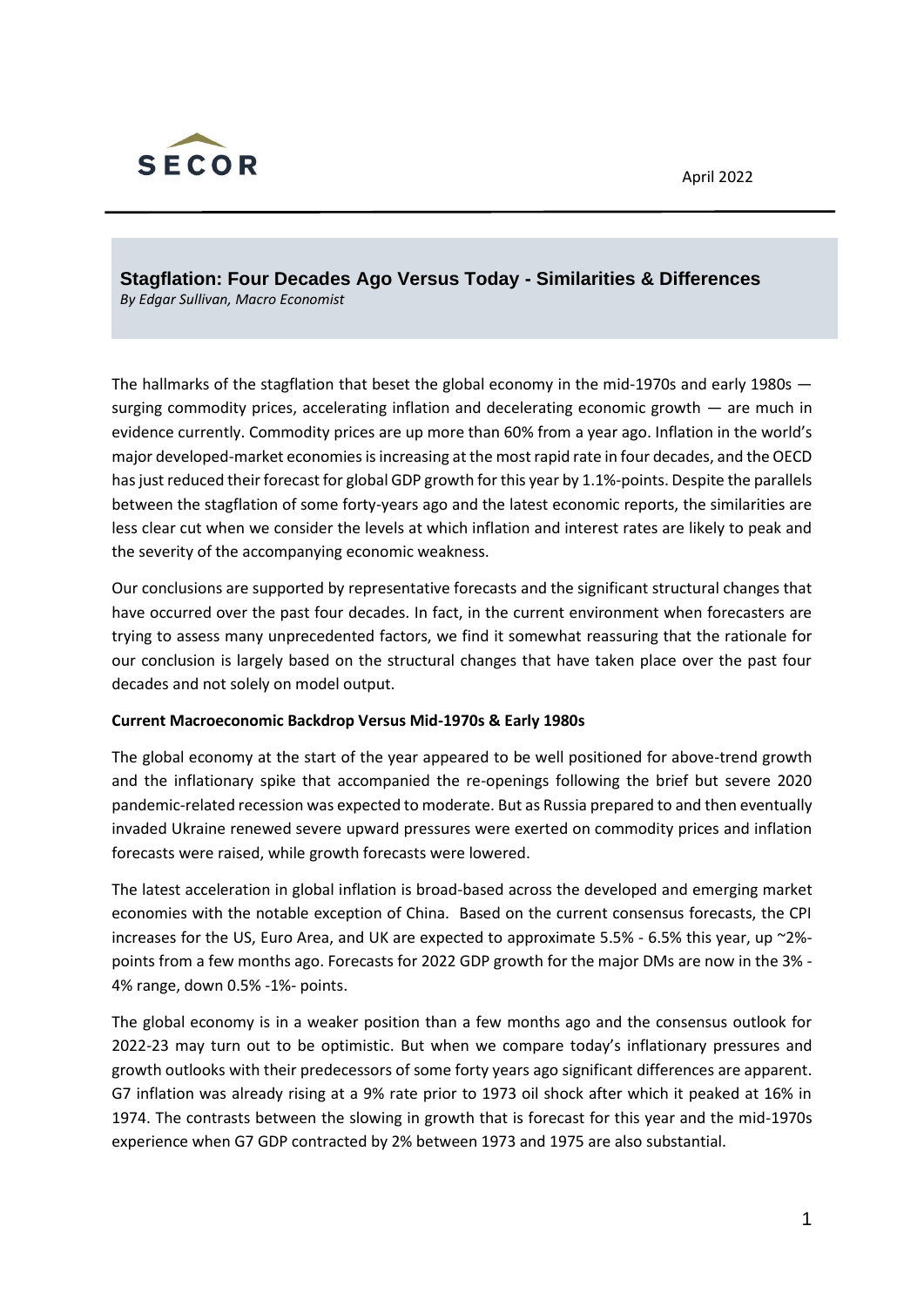| <b>CPI &amp; GDP Comparison</b> | 1974-75, 1979-81 |         |       | 2022-23 (Consensus) |      |      |
|---------------------------------|------------------|---------|-------|---------------------|------|------|
|                                 | US               | UK      | EA6   | US                  | UK   | EA6  |
| CPI (annualized)                | 11.1%            | 16.6%   | 10.8% | 4.4%                | 4.7% | 3.4% |
| Real GDP (annualized)           | $-0.9%$          | $-7.1%$ | 0.2%  | 2.9%                | 2.9% | 2.7% |

Source: OECD Data, Bloomberg

Note: EA6 denotes Germany, France, Italy, Netherlands, Luxembourg, and Belgium

# **G7 CPI Inflation (% Weight Avg.) G7 GDP Growth & Unemployment**



### **Material Structural Differences Between Today's Global Economy & 40 Years Ago**

More significantly, we believe the following structural differences provide compelling support for concluding that the pace of inflation and economic slowing in 2022-23 will fall far short of the 1970s and early 1980s stagflation experience.

- **i. Higher Level of Confidence in Central Banks --**The decisive actions that the major central banks took in the early-1980s and the sound policies that they have largely followed subsequently have earned considerable credibility for them. Some forty-years ago when the Volcker-Fed was trying to suppress double-digit inflation "Bond Vigilantes" pushed the yield on 10-year Treasuries to a peak of 15.8%. Today the yields on the 10-year sovereign bonds of major Developed Markets are less than 3%.
- **ii. Lower Neutral Policy Rates.** Due to the significant structural changes— demographics, productivity growth and desired saving — that have taken place over the past four decades the nominal-neutral policy rate is currently  $\sim$  2.5% versus  $\sim$  6.5% some 40 years ago<sup>1</sup>.
- iii. **Supply-Side Distortions –** A significant portion of the current inflation spike is due to pandemic-related distortions — e.g., goods/services demand imbalances, chip shortages, bottlenecks. Thus, a sizable portion of the current inflationary pressures should subside as these distortions abate. In the early 1980s the Volcker Fed had to raise interest rates far above the neutral rate  $(r^*)$  to dampen the wage-price spiral that had developed because of previously loose policies.
- **iv. Energy Intensity Has Decrease Significantly --** Oil and natural gas intensity per dollar of global GDP in the 1970s was equivalent to  $\sim$ 6% and  $\sim$ 4% of global GDP, respectively, versus  $\sim$ 2% each currently.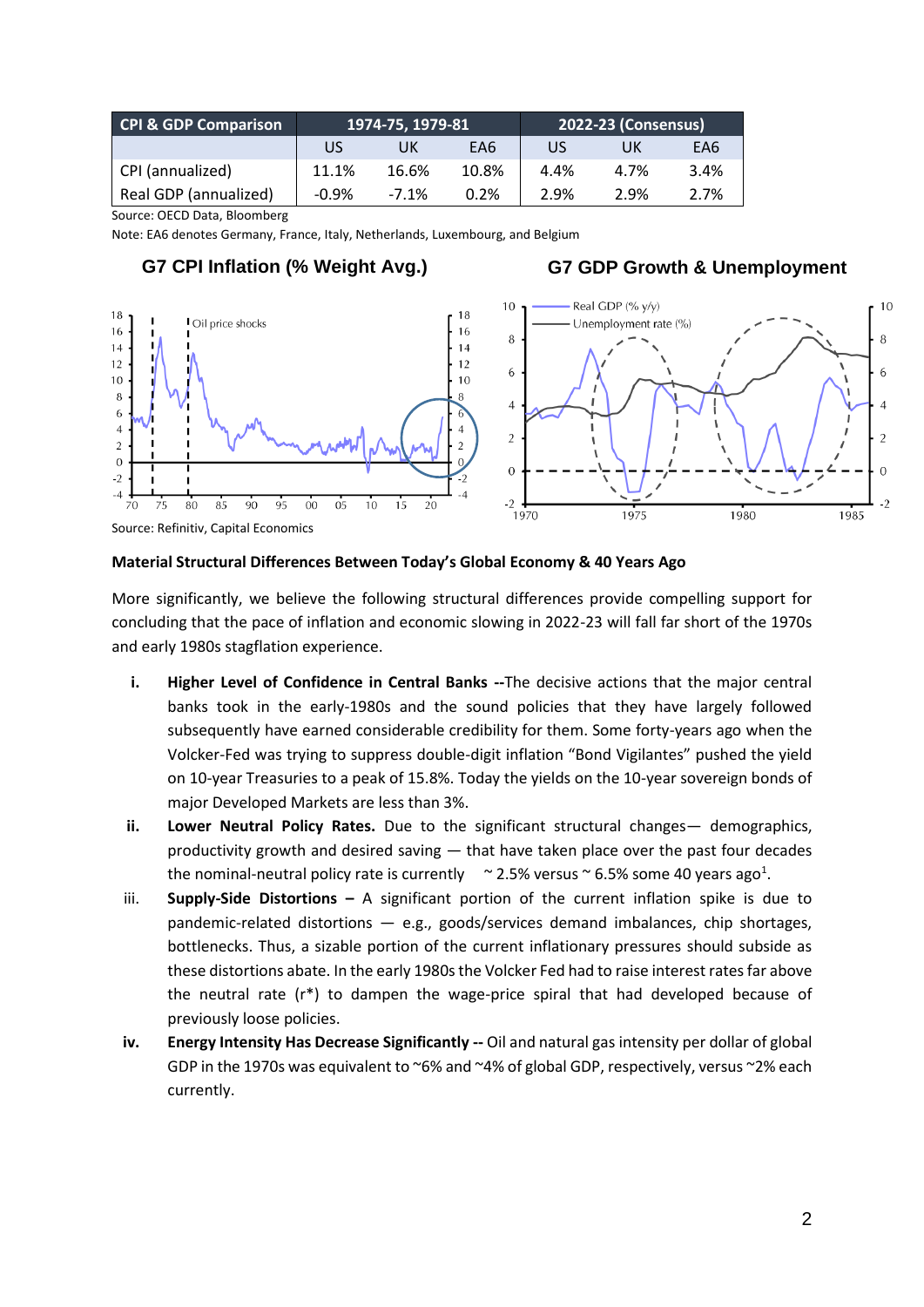

### **Concluding Thoughts / Caveat**

The principal purpose of this report is to help investors better delineate the risks in the current environment. It is not intended to minimize them. Although suppressing the current inflationary spike is not likely to result in interest rates and unemployment rates rising to the double-digit levels that accompanied the late-1970s/early-1980s policy prescriptions of the Fed, BoE, and most of the E6 central banks, we cannot be assured that a soft-landing will be achieved. Many challenges lie ahead for central bankers as they try to normalize policies without pushing their rates much above normal and totally suppressing growth.

Inflation expectations and wage pressures, particularly in the US and in the UK bear watching. Our case for cautious optimism is based on the supposition that the increased credibility that central banks have earned over the past four decades will keep long-run inflation expectations contained and that more competitive product and labor markets will lessen the likelihood of a sustained wage-price spiral taking hold. Against this background, we believe that success is possible but far from assured.

#### *Disclosures*

*Except where otherwise indicated, the information contained in this presentation is based on matters as they exist as of the date of preparation of such material and not as of the date of distribution or any future date. This document does not constitute advice or a recommendation or offer to sell or a solicitation to deal in any security or financial product. It is provided for information purposes only and on the understanding that the recipient has sufficient knowledge and experience to be able to understand and make its own evaluation of the proposals and services described herein, any risks associated therewith and any related legal, tax, accounting or other material considerations. To the extent that a reader has any questions regarding the applicability of any specific issue discussed above to their specific portfolio or situation, they are encouraged to consult with the professional advisor of their choosing, and recipients should not rely on this material in making any future investment decision.* 

*We do not represent that the information contained herein is accurate or complete, and it should not be relied upon as such. Opinions expressed herein are subject to change without notice. Certain information contained herein (including any forward-looking statements and economic and market information) has been obtained from published sources and/or prepared by third parties and in certain cases has not been updated through the date hereof. While such sources are believed to be reliable, SECOR does not assume any responsibility for the accuracy or completeness of such information. SECOR does not undertake any obligation to update the information contained herein as of any future date.* 

Source: Refinitiv, NY Fed<sup>1</sup> Source: Natural Resources, JPM, Jan/Feb

<sup>&</sup>lt;sup>1</sup> Neutral policy rate ( $r^*$ ) assumption is the "lodestar" for the central banks' policy rates. It is the theoretical rate that keeps an economy stable. It is determined by demographics, productivity growth and desired savings. The neutral policy rates referenced in the above text and accompanying chart are the US r and r\* estimated by the NY Fed. Estimated neutral policy rates for the Euro area and the UK are near zero currently, based on ECB's Occasional Paper No. 217 (2018) and the Bank of England's Inflation Report (2018).